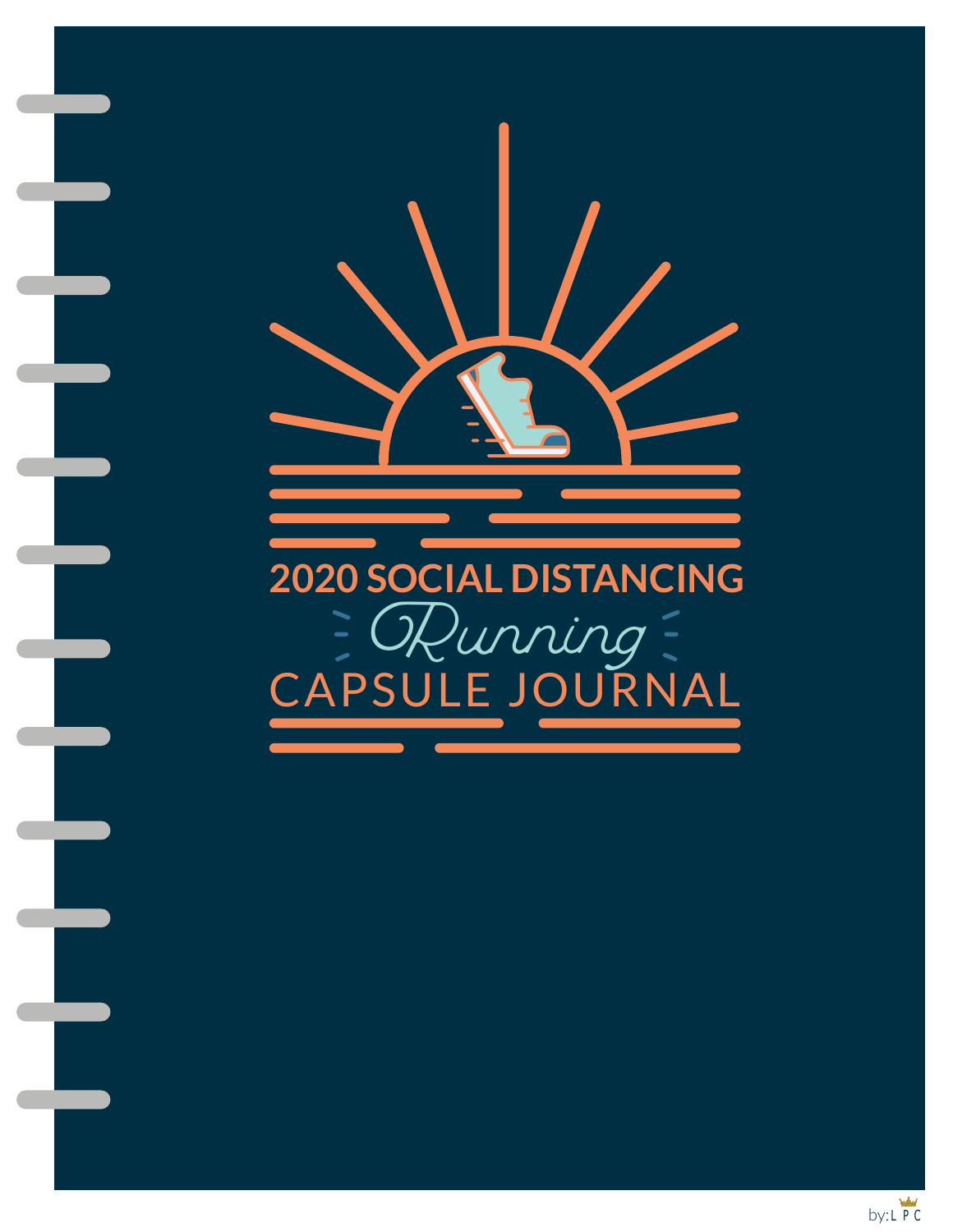.<br>When it is over, and the races and clubs and events return, may we look back<br>and see how we've persevered, endured, grown, gotten stronger. May we We are runners. And amidst unprecedented and uncertain times, still we run. We run for clear minds, for solitude, for health, for therapy, for fresh air, for a sense of normalcy, for joy, for gratitude. And though we may not be presently running for times or races or a training plan, we run... for life. And and see how we've persevered, endured, grown, gotten stronger. May we allow these moments to still shape, define us and make us more resilient  $r$ unners  $-$  and individuals  $-$  that will continue to carry us through hard courses, rough patches, tough conditions and uncontrollables. We are runners.

**TO DO LIST**

**\*Awesome Runner\*:** 

 $\mathcal{L}$ **Social distancing runs started on:** 

**Social distancing runs ended on:** 

**Why I still run:**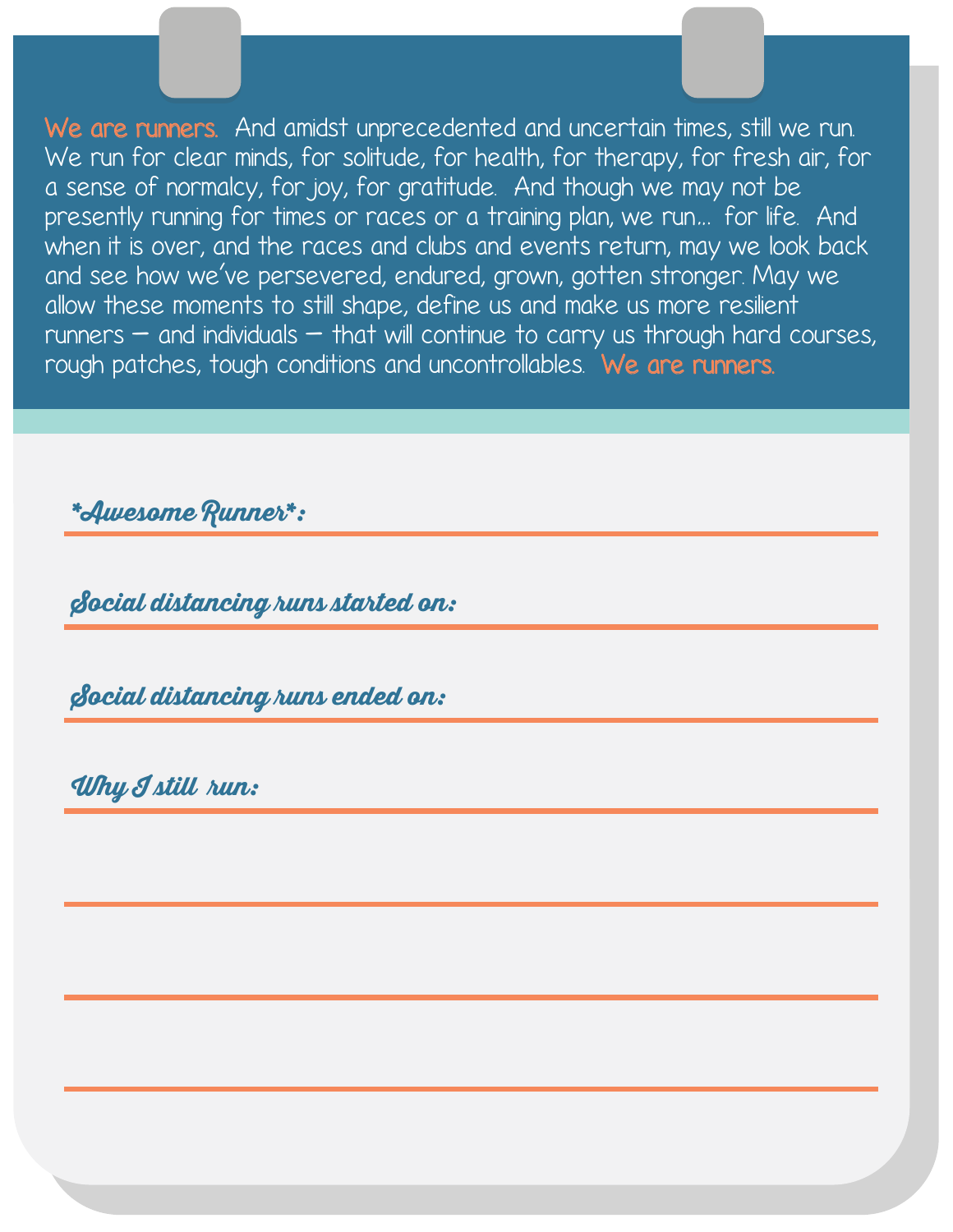

| Week of: | M <sub>i</sub>          | $\mathbb{T}$ : | W:    | Th:                            | F.    | Sa: | Su | Total: |
|----------|-------------------------|----------------|-------|--------------------------------|-------|-----|----|--------|
| Notes:   |                         |                |       |                                |       |     |    |        |
|          |                         |                |       |                                |       |     |    |        |
| Week of: | $M_{\odot}$             | $\mathbb{T}$ : | W:    | Th:                            | $E_1$ | Sa: | Su | Total: |
| Notes:   |                         |                |       |                                |       |     |    |        |
|          |                         |                |       |                                |       |     |    |        |
| Week of: | M <sub>i</sub>          | $\mathbb{T}$ : | W:    | $\mathbb{R}$                   | F:    | Sa: | Su | Total: |
| Notes:   |                         |                |       |                                |       |     |    |        |
|          |                         |                |       |                                |       |     |    |        |
| Week of: | M <sub>i</sub>          | 王              | $W_i$ | Th:                            | $E =$ | Sa: | Su | Total: |
| Notes:   |                         |                |       |                                |       |     |    |        |
| Week of: | M: T: W: Th: F: Sa: Su: |                |       |                                |       |     |    | Total: |
| Notes:   |                         |                |       |                                |       |     |    |        |
|          |                         |                |       |                                |       |     |    |        |
|          |                         |                |       | * print more pages as needed * |       |     |    |        |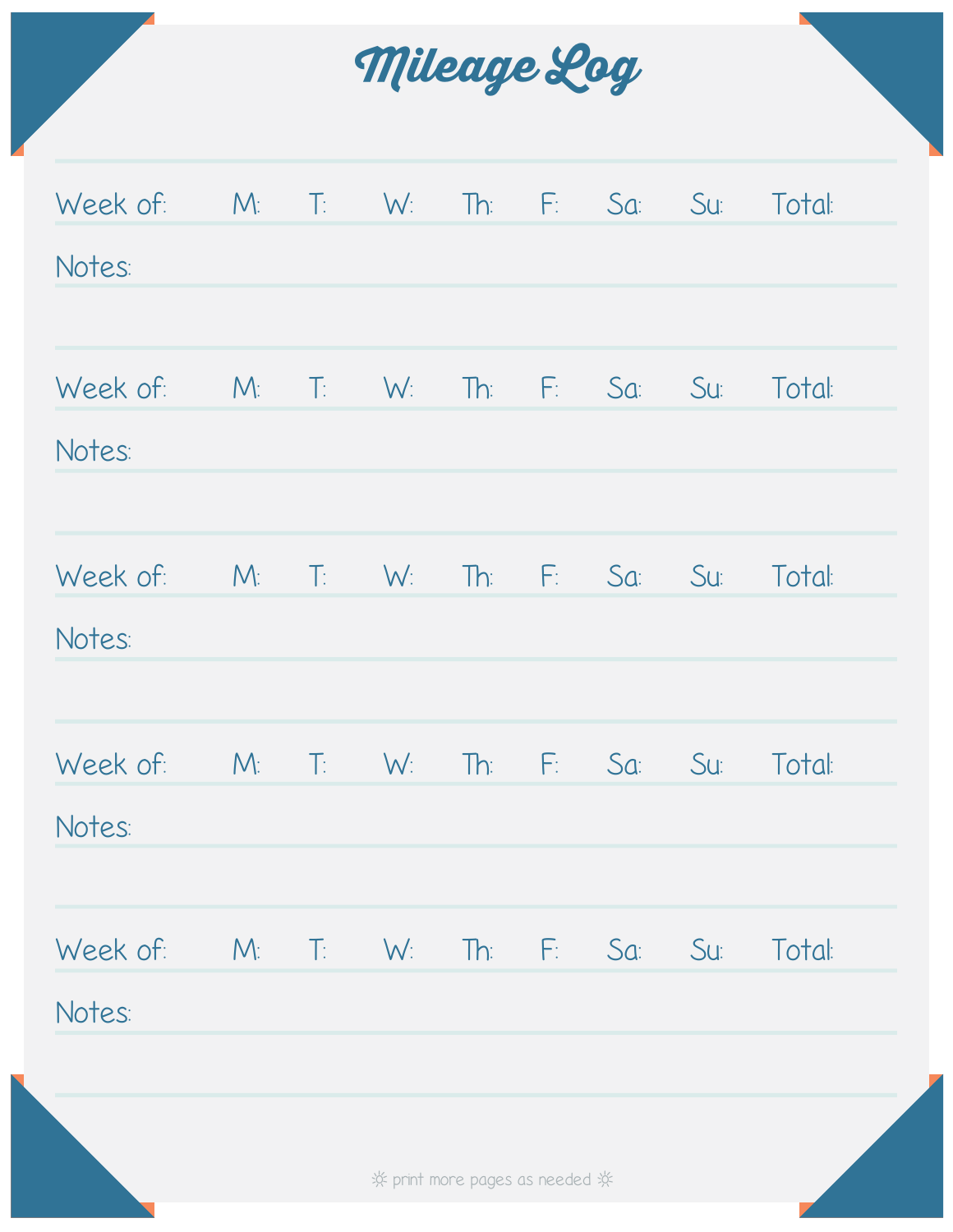|                              |                |                     | <b>Mantras:</b> |  |
|------------------------------|----------------|---------------------|-----------------|--|
| Shoes worn:                  |                |                     |                 |  |
| Memorable sight(s) on a run: |                |                     |                 |  |
| Fave eats*fuel*snacks:       |                |                     |                 |  |
|                              |                | Lessons learned:    |                 |  |
| Emotions & Feelings:         |                |                     |                 |  |
| Grateful for:                |                |                     |                 |  |
|                              |                | <b>Fave routes:</b> |                 |  |
|                              |                |                     |                 |  |
|                              |                |                     |                 |  |
| Looking most forward to:     |                |                     |                 |  |
|                              |                |                     |                 |  |
|                              |                |                     | Daily Checklist |  |
| <b>HIGHEST</b>               | <b>LOWEST</b>  | <b>LONGEST</b>      | <b>RUN!!!!</b>  |  |
| <b>MILEAGE</b>               | <b>MILEAGE</b> | <b>RUN</b>          |                 |  |
|                              |                |                     |                 |  |
|                              |                |                     |                 |  |
|                              |                |                     |                 |  |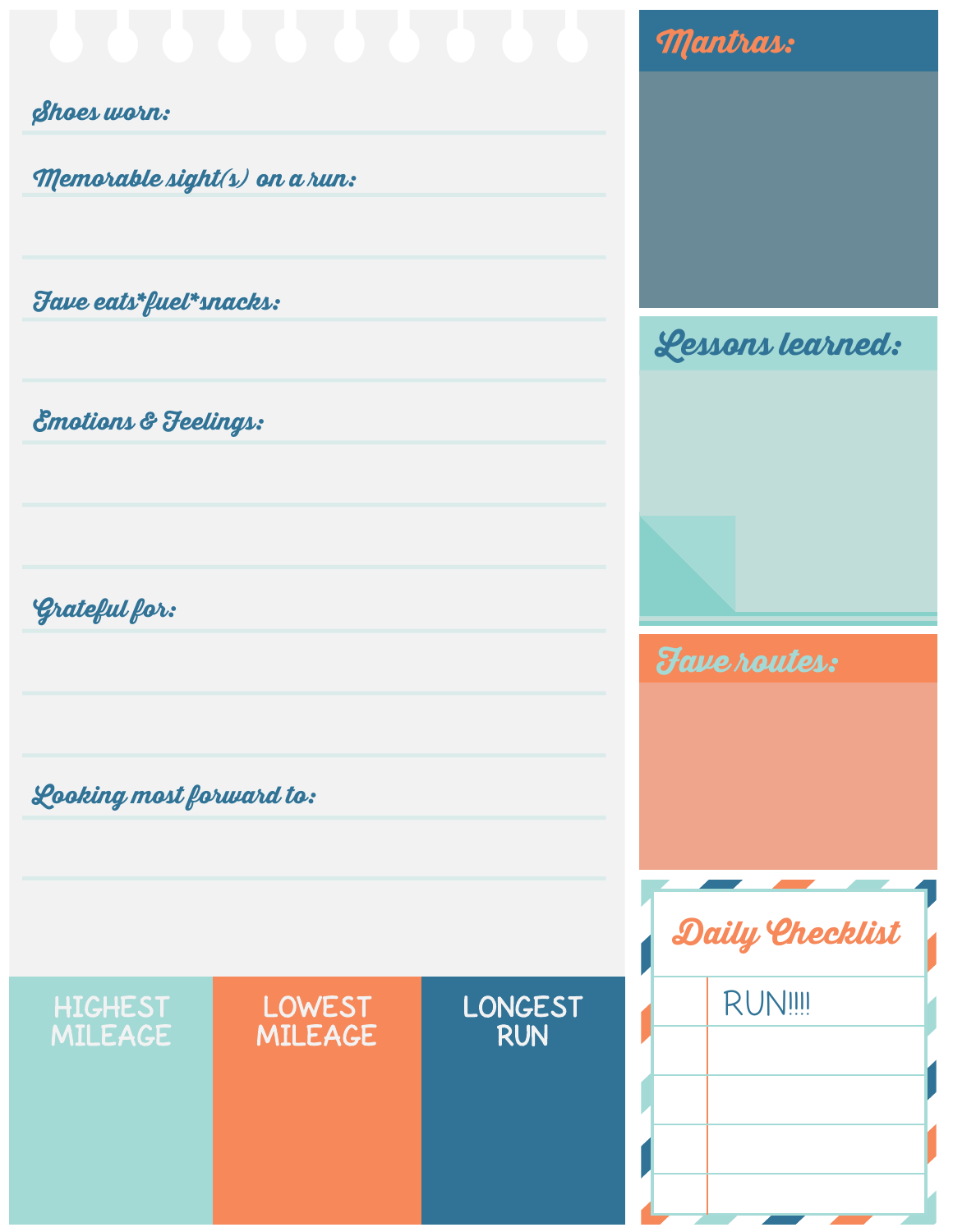

## **Tough runs:**

**Staying connected to running community by:** 

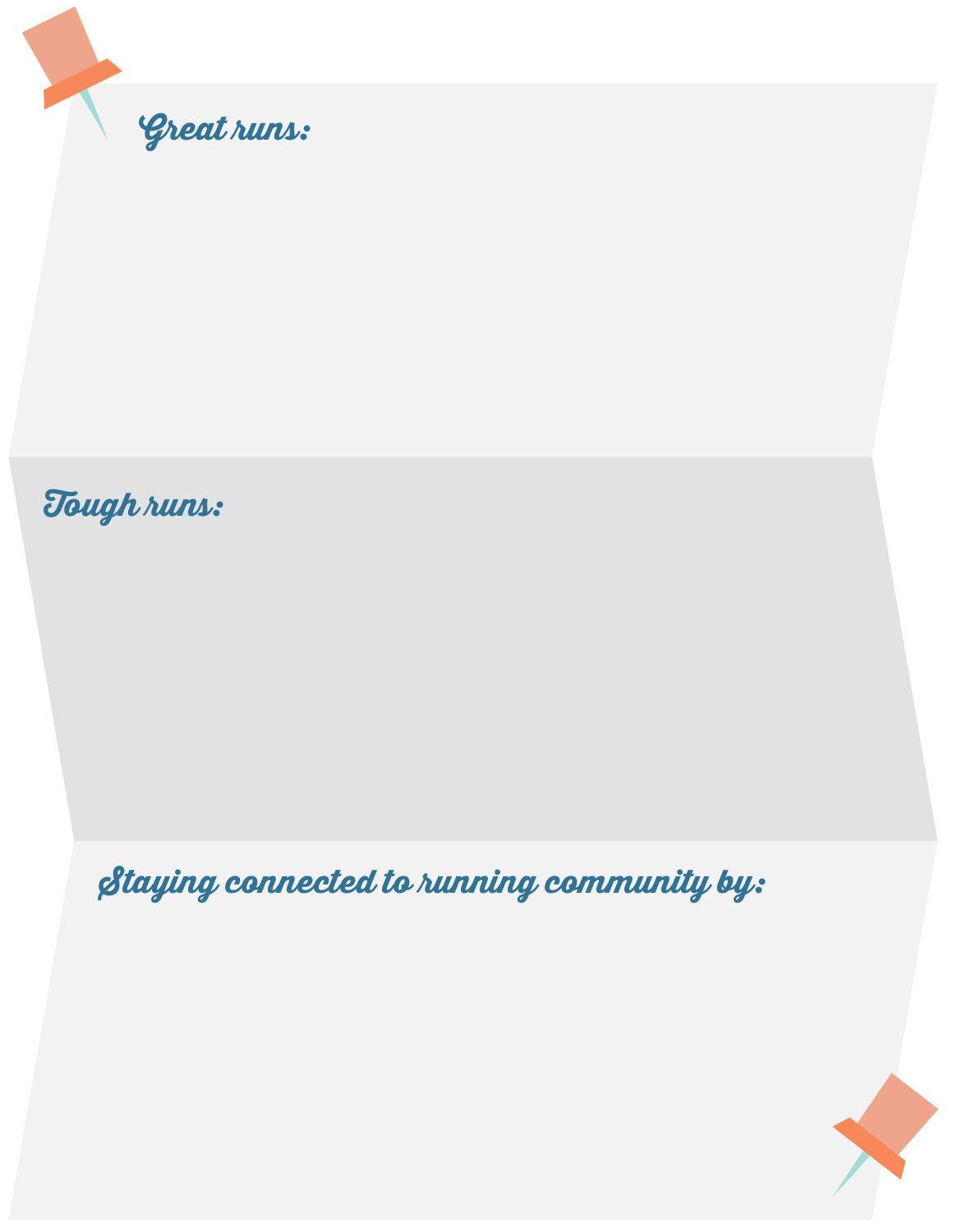**Cancelled races I signed up for:** 

**Virtual races I completed instead:** 

**Future goal races:**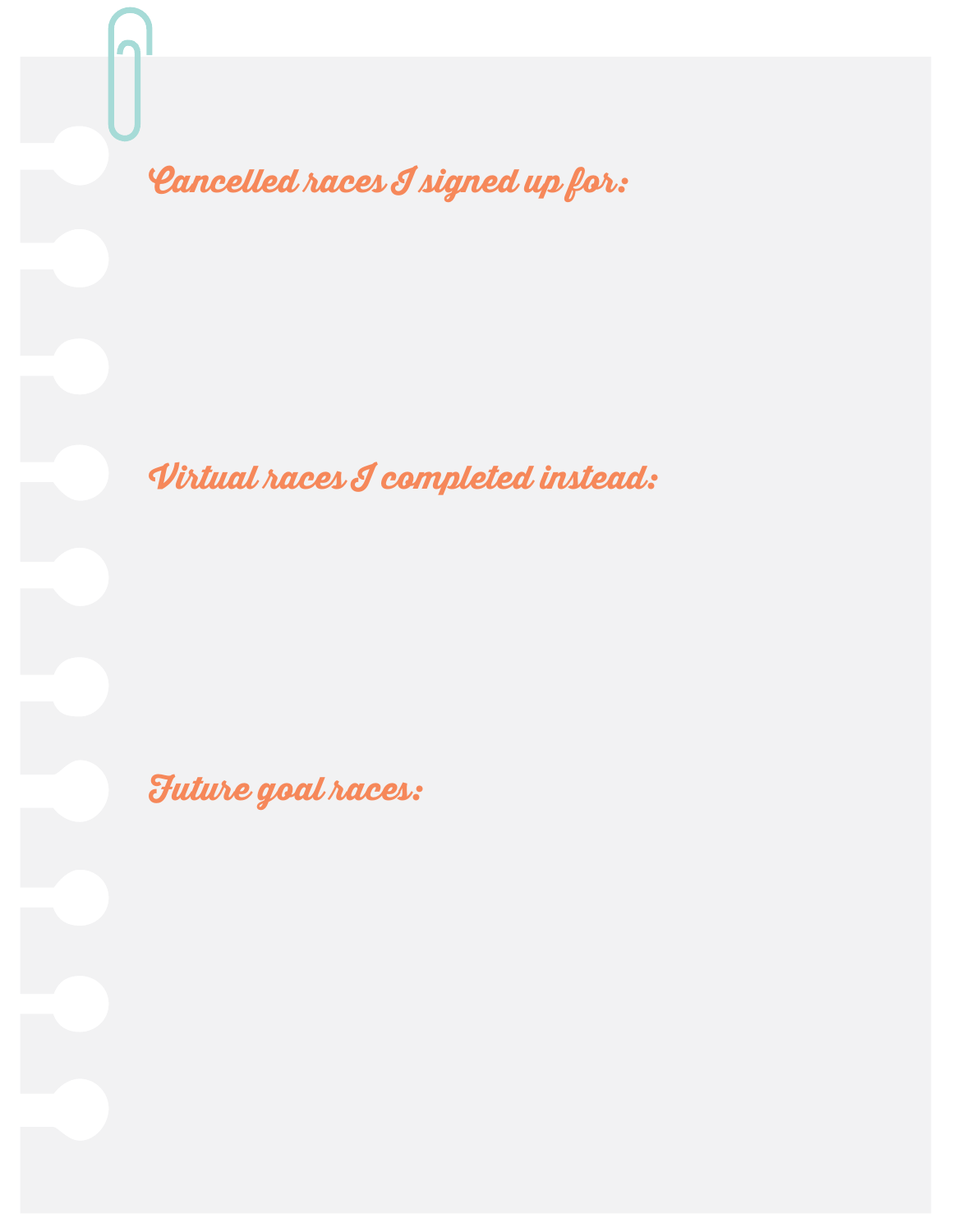| Letter to Self |
|----------------|
|                |
|                |
|                |
|                |
|                |
|                |
|                |
|                |
|                |
|                |
|                |
|                |
|                |